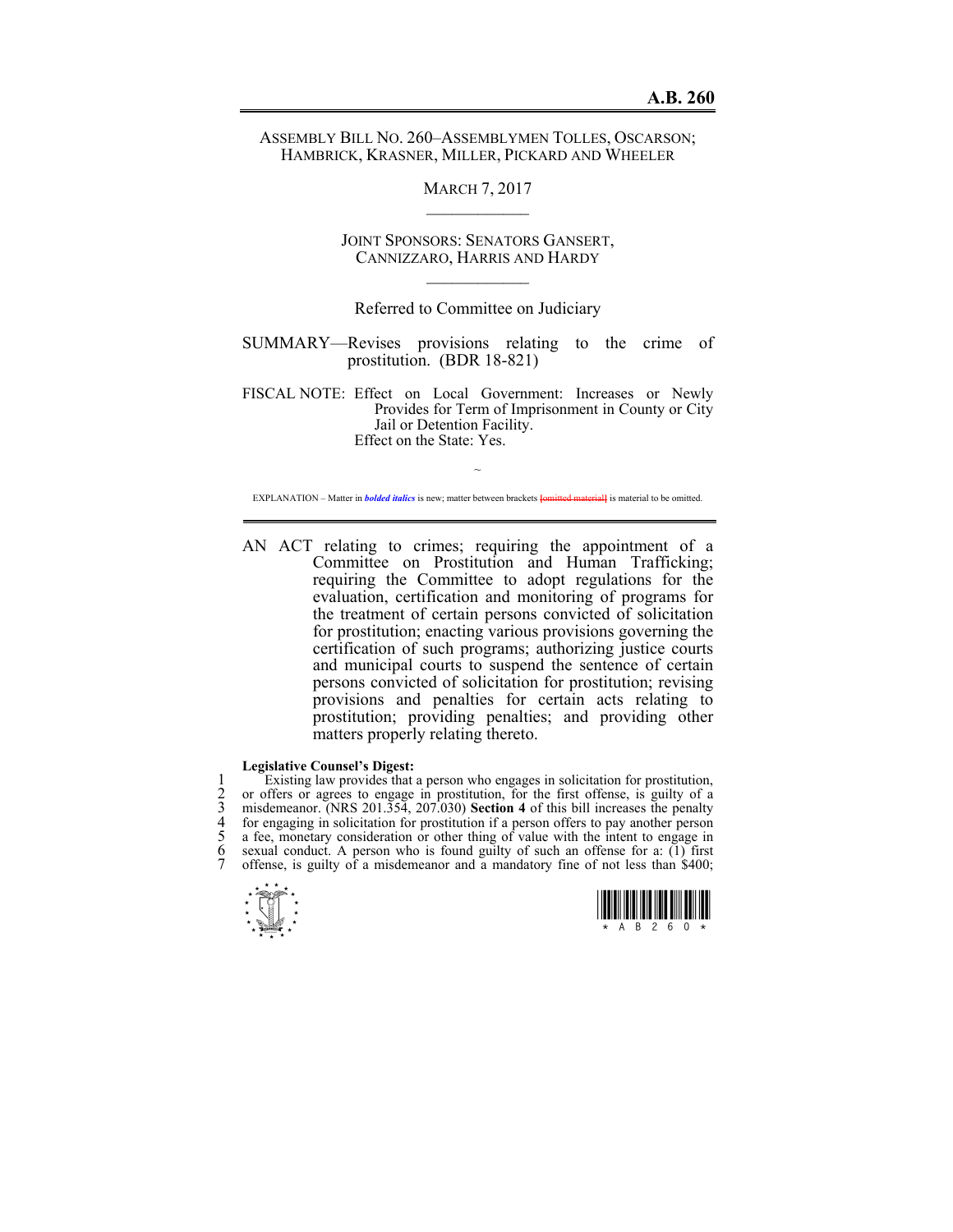8 (2) second offense, is guilty of a gross misdemeanor and a mandatory fine of not  $\frac{9}{2}$  less than \$800; and (3) third and subsequent offense is guilty of a gross 9 less than \$800; and (3) third and subsequent offense, is guilty of a gross 10 misdemeanor and a mandatory fine of not less than \$1.300. **Section 4** additionally 10 misdemeanor and a mandatory fine of not less than \$1,300. **Section 4** additionally 11 requires the court to impose a civil penalty on a person who is found guilty of such 12 an offense, and provides that the civil penalties collected be used only for: (1) 12 an offense, and provides that the civil penalties collected be used only for: (1) enforcing certain crimes relating to solicitation for prostitution: and (2) programs of 13 enforcing certain crimes relating to solicitation for prostitution; and (2) programs of 14 treatment for persons who solicit prostitution. **Section 1** of this bill: (1) requires the 14 treatment for persons who solicit prostitution. **Section 1** of this bill: (1) requires the 15 Attorney General to appoint a Committee on Prostitution and Human Trafficking; 16 (2) sets forth the membership for the Committee; (3) requires the Committee to adopt regulations for the evaluation, certification and monitoring of programs 17 adopt regulations for the evaluation, certification and monitoring of programs 18 for treatment for persons who are convicted of a first-time offense of solicitation for 18 for treatment for persons who are convicted of a first-time offense of solicitation for prostitution; (4) requires certain information to be included in such programs for 19 prostitution; (4) requires certain information to be included in such programs for treatment; and (5) prescribes other duties of the Committee.

20 treatment; and (5) prescribes other duties of the Committee.<br>
21 Existing law authorizes a justice of the peace or munici<br>
22 sentence of a person convicted of a misdemeanor that const<br>
23 upon the conditions that the p Existing law authorizes a justice of the peace or municipal judge to suspend the 22 sentence of a person convicted of a misdemeanor that constitutes domestic violence upon the conditions that the person participate in certain programs for treatment 24 and comply with any other condition ordered by the justice of the peace or 25 municipal judge. (NRS 4.373, 5.055) **Sections 2 and 3** of this bill similarly 26 authorize a justice of the peace or municipal judge to suspend the sentence of a 27 person who is convicted of a misdemeanor that constitutes solicitation for prostitution on the condition that the person actively participates in a program for 29 the treatment of persons who solicit prostitution and comply with any other conditions ordered by the justice of the peace or municipal judge. conditions ordered by the justice of the peace or municipal judge.

### THE PEOPLE OF THE STATE OF NEVADA, REPRESENTED IN SENATE AND ASSEMBLY, DO ENACT AS FOLLOWS:

**Section 1.** Chapter 228 of NRS is hereby amended by adding 2 thereto a new section to read as follows: *1. The Attorney General shall appoint a Committee on Prostitution and Human Trafficking comprised of: (a) One staff member of a program for victims of sex trafficking; (b) One staff member of a program for the treatment of persons who solicit prostitution; (c) One representative from an office of the district attorney with experience in prosecuting criminal offenses; (d) One representative from an office of the city attorney with experience in prosecuting criminal offenses; (e) One law enforcement officer; (f) One provider of mental health care; (g) Two victims of sex trafficking; and (h) One justice of the peace or municipal judge. 2. At least two members of the Committee must be residents of a county whose population is less than 100,000. 3. In carrying out the duties set forth in this section, the* 

20 *Committee shall consult with and solicit input from the following*  21 *entities and interests:* 



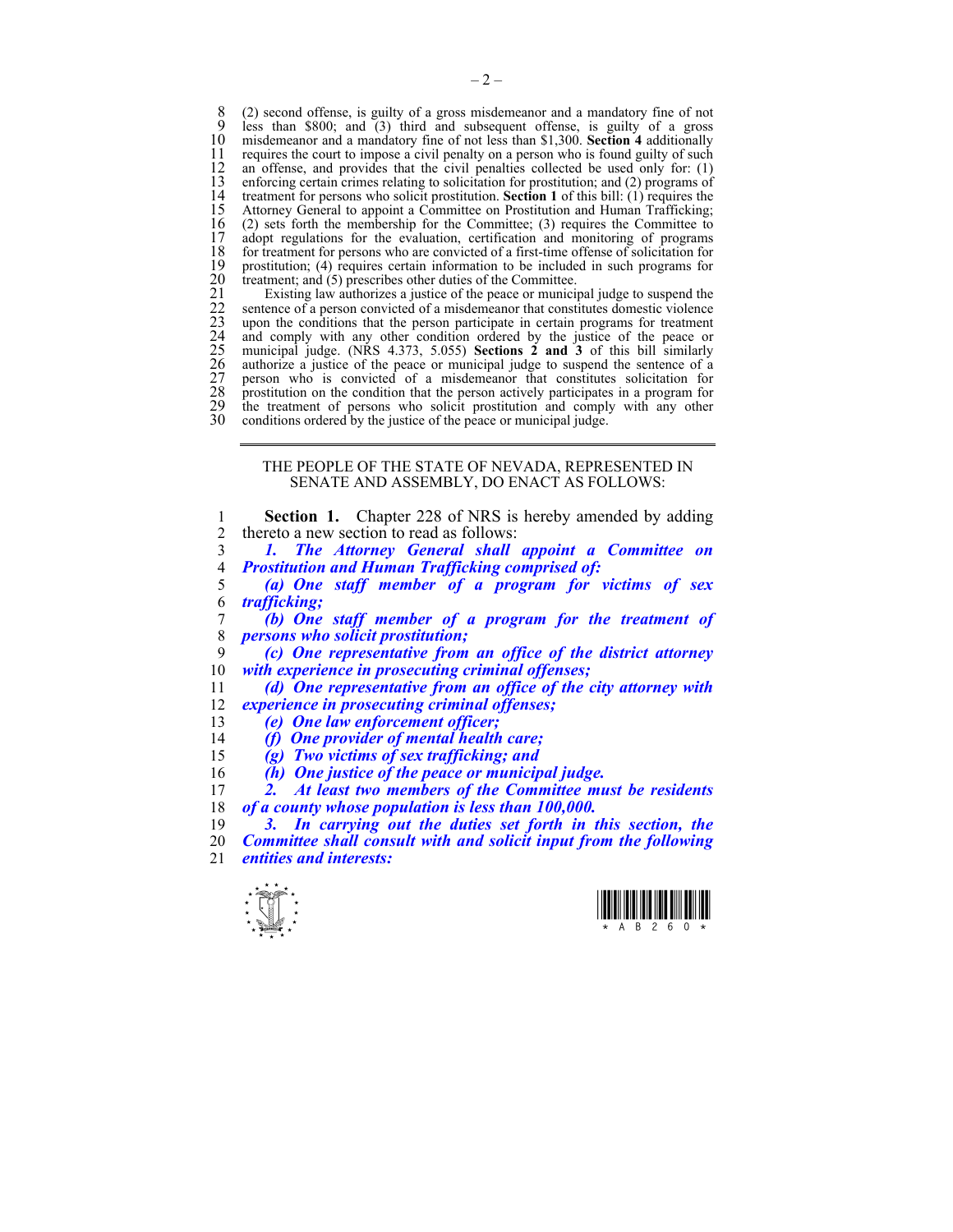*(a) Mental health professionals;* 

*(b) As determined appropriate by the Committee, other persons and entities with expertise in matters relevant to prostitution and sex trafficking; and* 

*(c) Any other person determined appropriate by the Committee.* 

*4. The Committee shall:* 

*(a) Adopt regulations for the evaluation, certification and monitoring of programs for the treatment of persons who solicit prostitution;* 

*(b) Review, monitor and certify programs for the treatment of persons who solicit prostitution;* 

*(c) Review and evaluate programs provided to peace officers for training related to prostitution and sex trafficking and make recommendations to the Peace Officers' Standards and Training Commission regarding such training;* 

*(d) To the extent that money is available, arrange for the provision of legal services, including, without limitation, assisting a person in a motion to vacate a judgment if the judgment is a conviction for a violation of NRS 201.354 for engaging in prostitution or solicitation for prostitution pursuant to subsection 5 of NRS 176.515; and* 

*(e) Submit on or before March 1 of each odd-numbered year a report to the Director of the Legislative Counsel Bureau for distribution to the regular session of the Legislature. The report must include, without limitation, a summary of the work of the Committee and recommendations for any necessary legislation concerning prostitution or sex trafficking.* 

*5. The regulations governing certification of programs for the treatment of persons who solicit prostitution adopted pursuant to paragraph (a) of subsection 4 must include, without limitation:* 

- *(a) A program of treatment that includes information, counseling and services regarding:*
- *(1) Sex addiction;*

*(2) Sexually transmitted diseases;* 

- *(3) Mental health;*
- *(4) Substance abuse; and*
- *(5) The prevention of prostitution.*

*(b) A list of employees or volunteers which may provide the treatment required by a program described in paragraph (a) and such list may include, without limitation, a person who is a: (1) Physician pursuant to chapter 630 of NRS;* 

- 
- *(2) Psychologist pursuant to chapter 641 of NRS;*

*(3) Clinical professional counselor pursuant to chapter 641A of NRS;* 



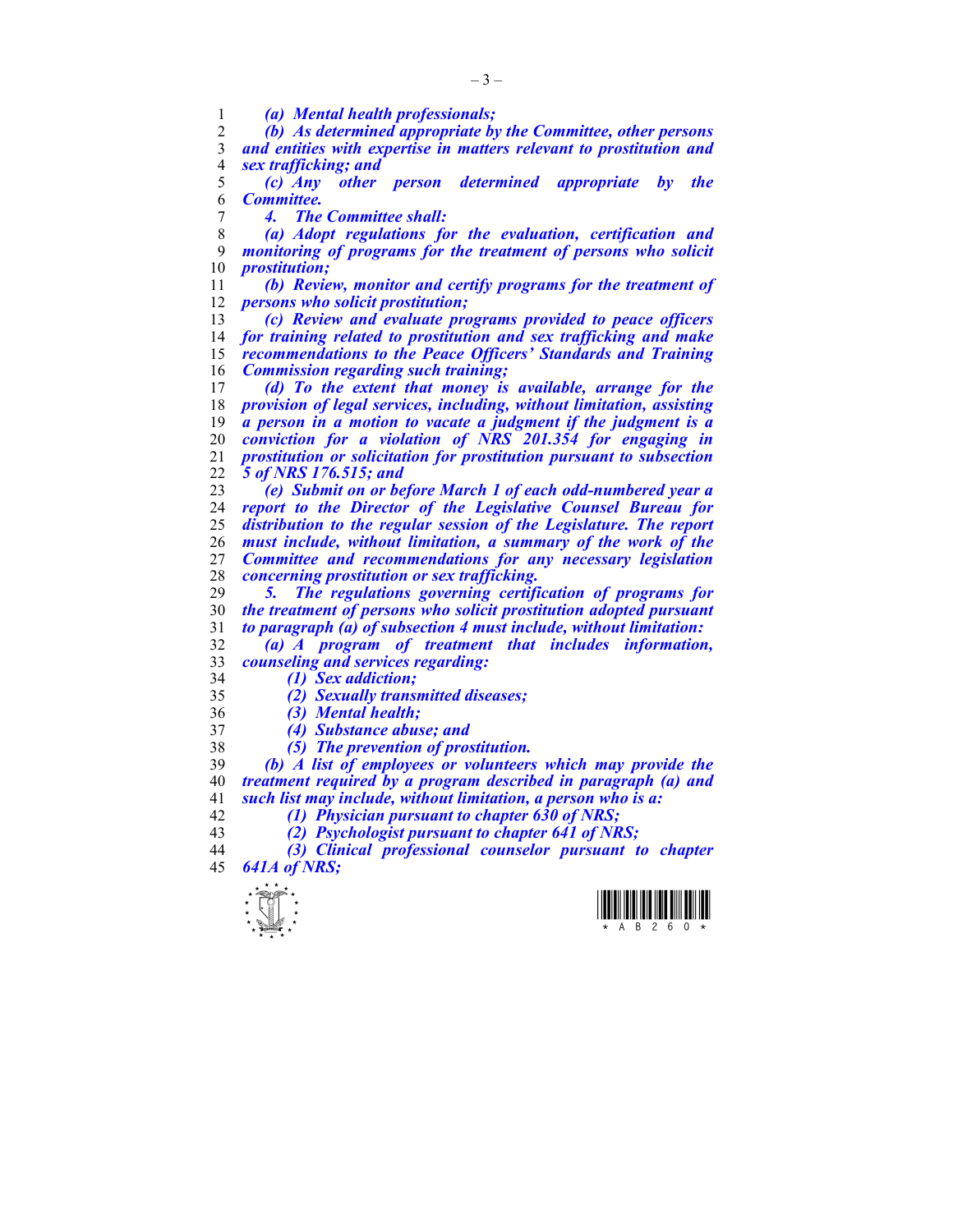| 1              | (4) Clinical social worker pursuant to chapter 641B of                |
|----------------|-----------------------------------------------------------------------|
| $\overline{2}$ | <b>NRS:</b>                                                           |
| 3              | (5) Former prostitute as defined in NRS 201.295;                      |
| $\overline{4}$ | (6) Family member of a person arrested for soliciting                 |
| 5              | <i>prostitution;</i>                                                  |
| 6              | (7) Representative of a neighborhood association<br><b>or</b>         |
| $\overline{7}$ | community that is adversely affected by prostitution or<br><b>sex</b> |
| 8              | <i>trafficking; or</i>                                                |
| 9              | (8) Representative of an organization created for the                 |
| 10             | awareness or prevention of sex trafficking, or the advocacy of        |
| 11             | victims of sex trafficking.                                           |
| 12             | (c) Include, without limitation, provisions allowing a program        |
| 13             | that is located in another state to become certified in this State to |
| 14             | <i>provide treatment to persons who:</i>                              |
| 15             | (1) Reside in this State; and                                         |
| 16             | (2) Are ordered by a court in this State to participate in a          |
| 17             | program for the treatment of persons who solicit prostitution.        |
| 18             | The Committee shall, at its first meeting and annually<br>6.          |
| 19             | thereafter, elect a Chair from among its members.                     |
| 20             | The Committee shall meet regularly at least semiannually              |
| 21             | and may meet at other times upon the call of the Chair. Any five      |
| 22             | members of the Committee constitute a quorum for the purpose of       |
| 23             | voting. A majority vote of the quorum is required to take action      |
| 24             | with respect to any matter.                                           |
| 25             | The Attorney General shall provide the Committee with<br>8.           |
| 26             | such staff as is necessary to carry out the duties of the Committee.  |
| 27             | While engaged in the business of the Committee, each<br>9. .          |
| 28             | member and employee of the Committee is entitled to receive the       |
| 29             | per diem allowance and travel expenses provided for state officers    |
| 30             | and employees generally.                                              |
| 31             | 10. As used in this section:                                          |
| 32             | (a) "Mental health professional" has the meaning ascribed to          |
| 33             | <i>it in NRS 629.550.</i>                                             |
| 34             | (b) "Prostitution" has the meaning ascribed to it<br>$\dot{i}n$       |
| 35             | NRS 201.295.                                                          |
| 36             | (b) "Sex trafficking" means a violation of subsection 2 of            |
| 37             | <b>NRS 201.300.</b>                                                   |
| 38             | Sec. 2. NRS 4.373 is hereby amended to read as follows:               |
| 39             | 1. Except as otherwise provided in $\frac{1}{1}$<br>4.373             |
| 40             | subsections 2 and 3, NRS 211A.127 or another specific statute, or     |
| 41             | unless the suspension of a sentence is expressly forbidden, a justice |
| 42             | of the peace may suspend, for not more than 2 years, the sentence of  |
| 43             | a person convicted of a misdemeanor. If the circumstances warrant,    |
| 44             | the justice of the peace may order as a condition of suspension that  |

45 the offender:



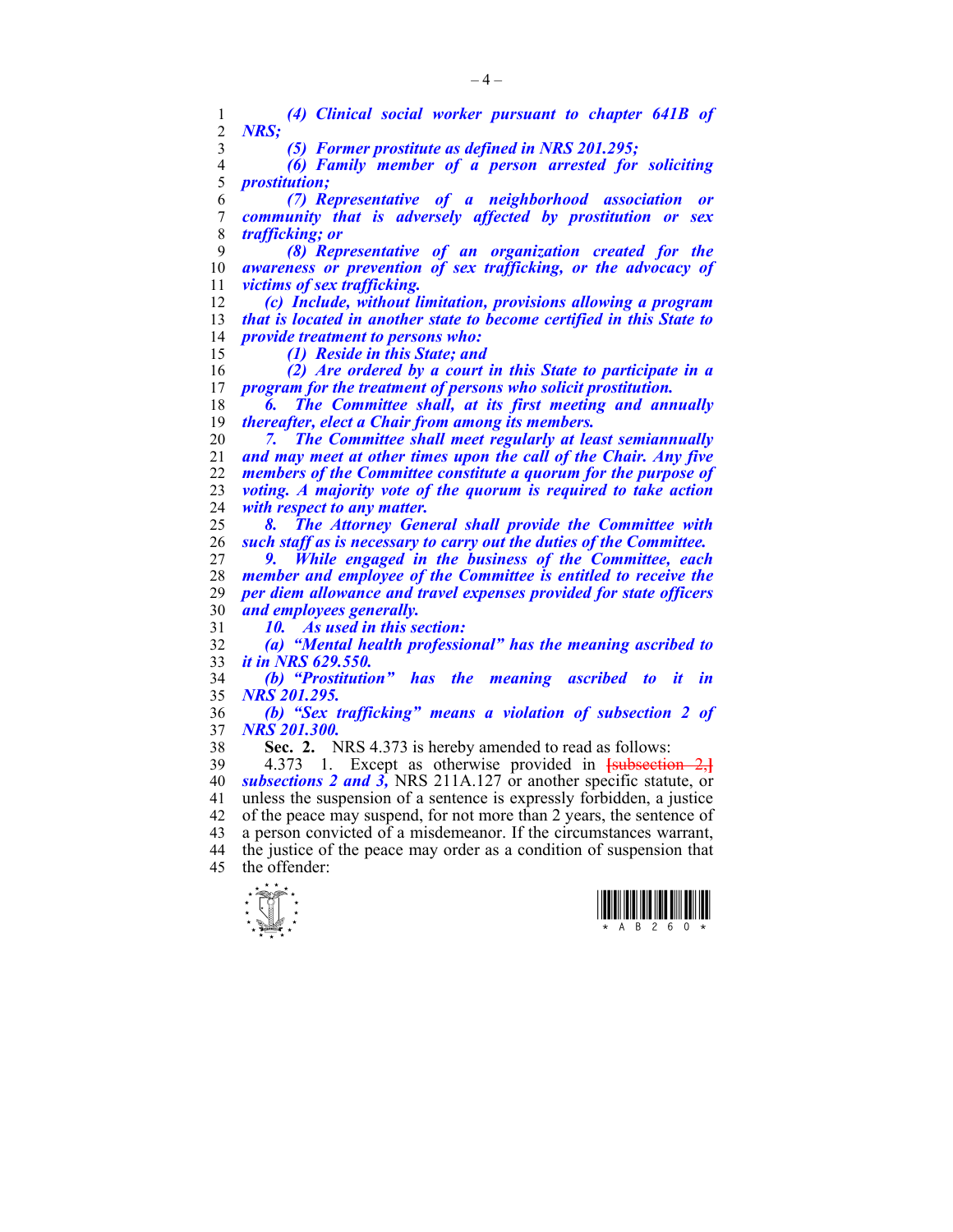1 (a) Make restitution to the owner of any property that is lost, damaged or destroyed as a result of the commission of the offense;

3 (b) Engage in a program of community service, for not more 4 than 200 hours;<br>5 (c) Actively

5 (c) Actively participate in a program of professional counseling 6 at the expense of the offender;

7 (d) Abstain from the use of alcohol and controlled substances;

8 (e) Refrain from engaging in any criminal activity;

9 (f) Engage or refrain from engaging in any other conduct deemed appropriate by the justice of the peace;

11 (g) Submit to a search and seizure by the chief of a department 12 of alternative sentencing, an assistant alternative sentencing officer 13 or any other law enforcement officer at any time of the day or night 14 without a search warrant; and

15 (h) Submit to periodic tests to determine whether the offender is 16 using a controlled substance or consuming alcohol.<br>17 2 If a person is convicted of a misdemeano

2. If a person is convicted of a misdemeanor that constitutes 18 domestic violence pursuant to NRS 33.018, the justice of the peace 19 may, after the person has served any mandatory minimum period of 20 confinement, suspend the remainder of the sentence of the person 21 for not more than 3 years upon the condition that the person actively 22 participate in:

23 (a) A program of treatment for the abuse of alcohol or drugs 24 which is certified by the Division of Public and Behavioral Health 25 of the Department of Health and Human Services;

26 (b) A program for the treatment of persons who commit 27 domestic violence that has been certified pursuant to NRS 228.470; 28 or

29 (c) The programs set forth in paragraphs (a) and (b),

 $30 \rightarrow$  and that the person comply with any other condition of 31 suspension ordered by the justice of the peace.

32 3. *If a person is convicted of a misdemeanor that constitutes solicitation for prostitution pursuant to NRS 201.354 or paragraph (b) of subsection 1 of NRS 207.030, the justice of the peace may suspend the sentence for not more than 3 years upon the condition that the person:* 

37 *(a) Actively participate in a program for the treatment of*  38 *persons who solicit prostitution that has been certified pursuant to*  39 *section 1 of this act; and* 

40 *(b) Comply with any other condition of suspension ordered by*  41 *the justice of the peace.* 

42 *4.* The justice of the peace may order reports from a person 43 whose sentence is suspended at such times as the justice of the 44 peace deems appropriate concerning the compliance of the offender 45 with the conditions of suspension. If the offender complies with the



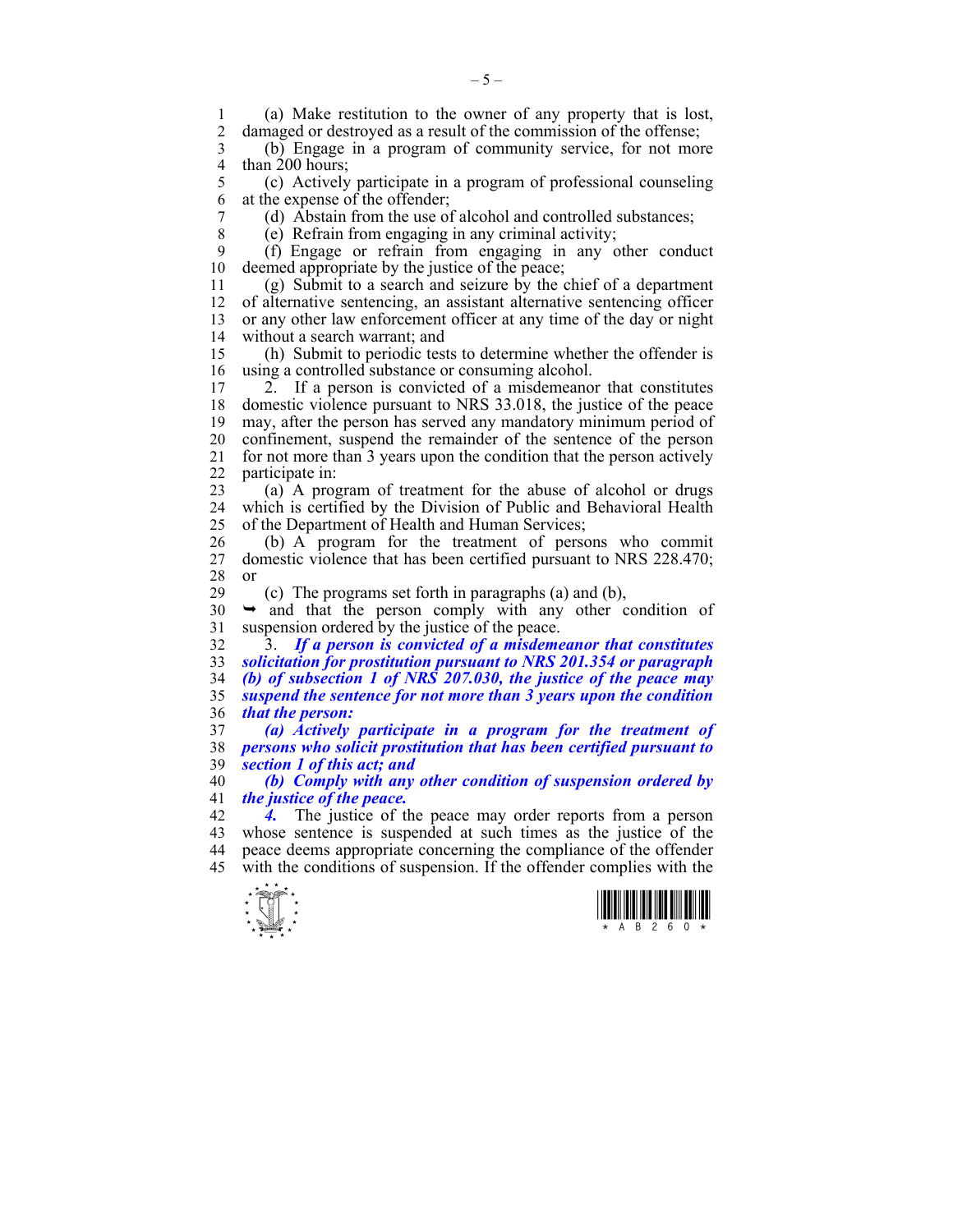1 conditions of suspension to the satisfaction of the justice of the 2 neace the sentence may be reduced to not less than the minimum 2 peace, the sentence may be reduced to not less than the minimum 3 period of confinement established for the offense.

4 **[4.] 5.** The justice of the peace may issue a warrant for the 5 arrest of an offender who violates or fails to fulfill a condition of 5 arrest of an offender who violates or fails to fulfill a condition of 6 suspension.

7 **Sec. 3.** NRS 5.055 is hereby amended to read as follows:

8 5.055 1. Except as otherwise provided in **[**subsection 2,**]** 9 *subsections 2 and 3,* NRS 211A.127 or another specific statute, or 10 unless the suspension of a sentence is expressly forbidden, a 11 municipal judge may suspend, for not more than 2 years, the 12 sentence of a person convicted of a misdemeanor. If the 13 circumstances warrant, the municipal judge may order as a 14 condition of suspension that the offender:

15 (a) Make restitution to the owner of any property that is lost, 16 damaged or destroyed as a result of the commission of the offense;<br>17 (b) Engage in a program of community service for not more

 $(b)$  Engage in a program of community service, for not more 18 than 200 hours;

19 (c) Actively participate in a program of professional counseling 20 at the expense of the offender;

- 
- 

21 (d) Abstain from the use of alcohol and controlled substances; 22 (e) Refrain from engaging in any criminal activity;

23 (f) Engage or refrain from engaging in any other conduct 24 deemed appropriate by the municipal judge;

25 (g) Submit to a search and seizure by the chief of a department 26 of alternative sentencing, an assistant alternative sentencing officer 27 or any other law enforcement officer at any time of the day or night 28 without a search warrant; and

29 (h) Submit to periodic tests to determine whether the offender is 30 using any controlled substance or alcohol.

31 2. If a person is convicted of a misdemeanor that constitutes 32 domestic violence pursuant to NRS 33.018, the municipal judge 33 may, after the person has served any mandatory minimum period of 34 confinement, suspend the remainder of the sentence of the person 35 for not more than 3 years upon the condition that the person actively 36 participate in:

37 (a) A program of treatment for the abuse of alcohol or drugs 38 which is certified by the Division of Public and Behavioral Health 39 of the Department of Health and Human Services;

40 (b) A program for the treatment of persons who commit 41 domestic violence that has been certified pursuant to NRS 228.470; 42 or

43 (c) The programs set forth in paragraphs (a) and (b),

 $44 \rightarrow$  and that the person comply with any other condition of 45 suspension ordered by the municipal judge.



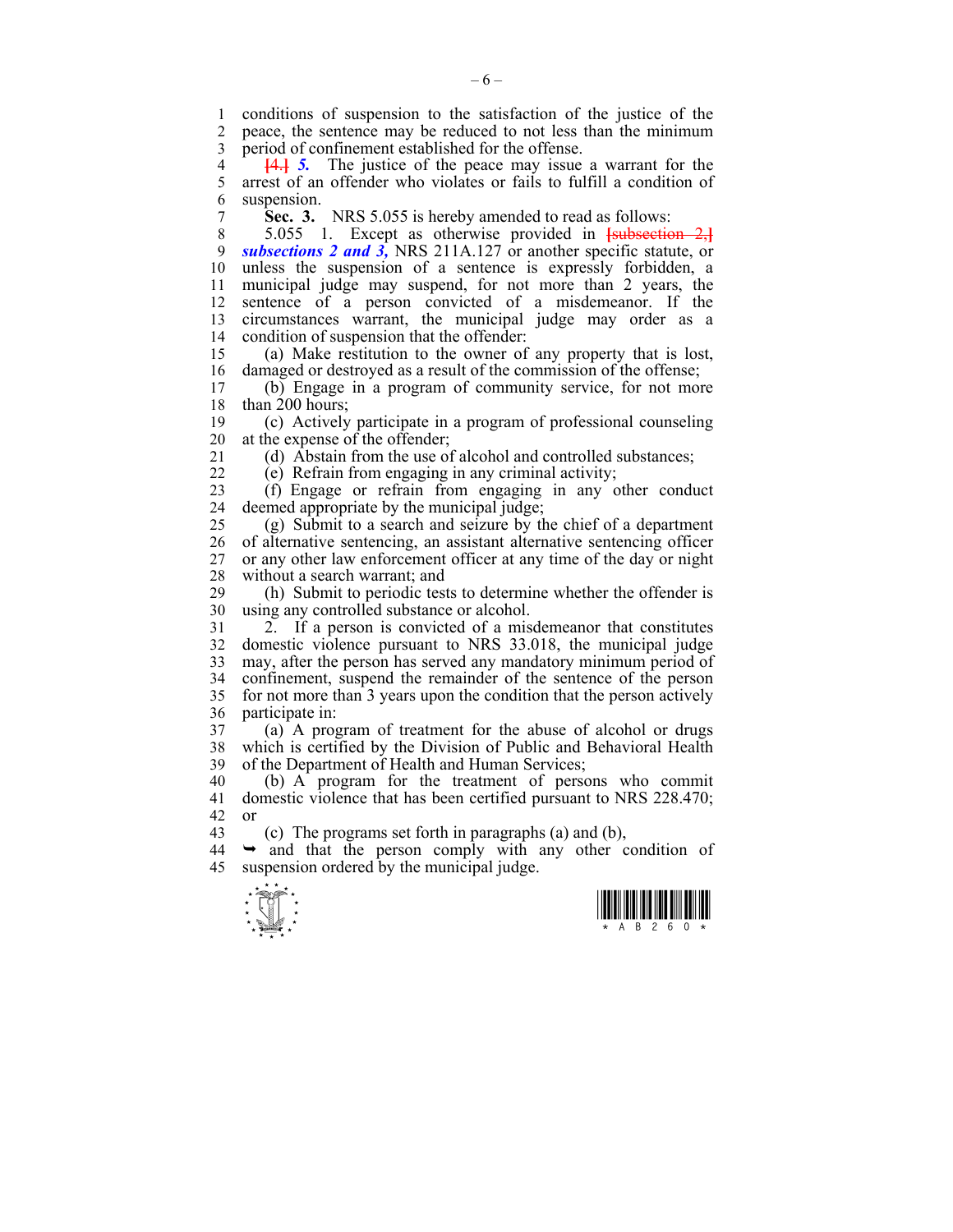1 3. *If a person is convicted of a misdemeanor that constitutes solicitation for prostitution pursuant to NRS 201.354 or paragraph (b) of subsection 1 of NRS 207.030, the municipal judge may suspend the sentence for not more than 3 years upon the condition that the person:* 

6 *(a) Actively participate in a program for the treatment of*  7 *persons who solicit prostitution that has been certified pursuant to*  8 *section 1 of this act; and* 

9 *(b) Comply with any other condition of suspension ordered by the municipal judge.* 

11 *4.* The municipal judge may order reports from a person whose 12 sentence is suspended at such times as the municipal judge deems 13 appropriate concerning the compliance of the offender with the conditions of suspension. If the offender complies with the 15 conditions of suspension to the satisfaction of the municipal judge, 16 the sentence may be reduced to not less than the minimum period of confinement established for the offense confinement established for the offense.

18 **[**4.**]** *5.* The municipal judge may issue a warrant for the arrest 19 of an offender who violates or fails to fulfill a condition of 20 suspension.

21 **Sec. 4.** NRS 201.354 is hereby amended to read as follows:

22 201.354 1. It is unlawful for any person to engage in 23 prostitution or solicitation therefor, except in a licensed house of 24 prostitution.

25 2. Except as otherwise provided in **[**subsection**]** *subsections* 3 26  $\frac{1}{2}$  and 5, a person who violates subsection 1 is guilty of a 27 misdemeanor.

28 3. *A person who violates subsection 1 by offering to pay*  29 *another person a fee, monetary consideration or other thing of*  30 *value with the intent to engage in sexual conduct:* 

31 *(a) For a first offense, is guilty of a misdemeanor and shall be*  32 *punished as provided in NRS 193.150, and by a fine of not less*  33 *than \$400.* 

34 *(b) For a second offense, is guilty of a gross misdemeanor and*  35 *shall be punished as provided in NRS 193.140, and by a fine of not*  36 *less than \$800.* 

37 *(c) For a third or subsequent offense, is guilty of a gross*  38 *misdemeanor and shall be punished as provided in NRS 193.140,*  39 *and by a fine of not less than \$1,300.* 

*4. In addition to any other penalty imposed, the court shall order a person who violates subsection 3 to pay a civil penalty of not less than \$200 per offense. The civil penalty must be paid to the district attorney or city attorney of the jurisdiction in which the violation occurred.*